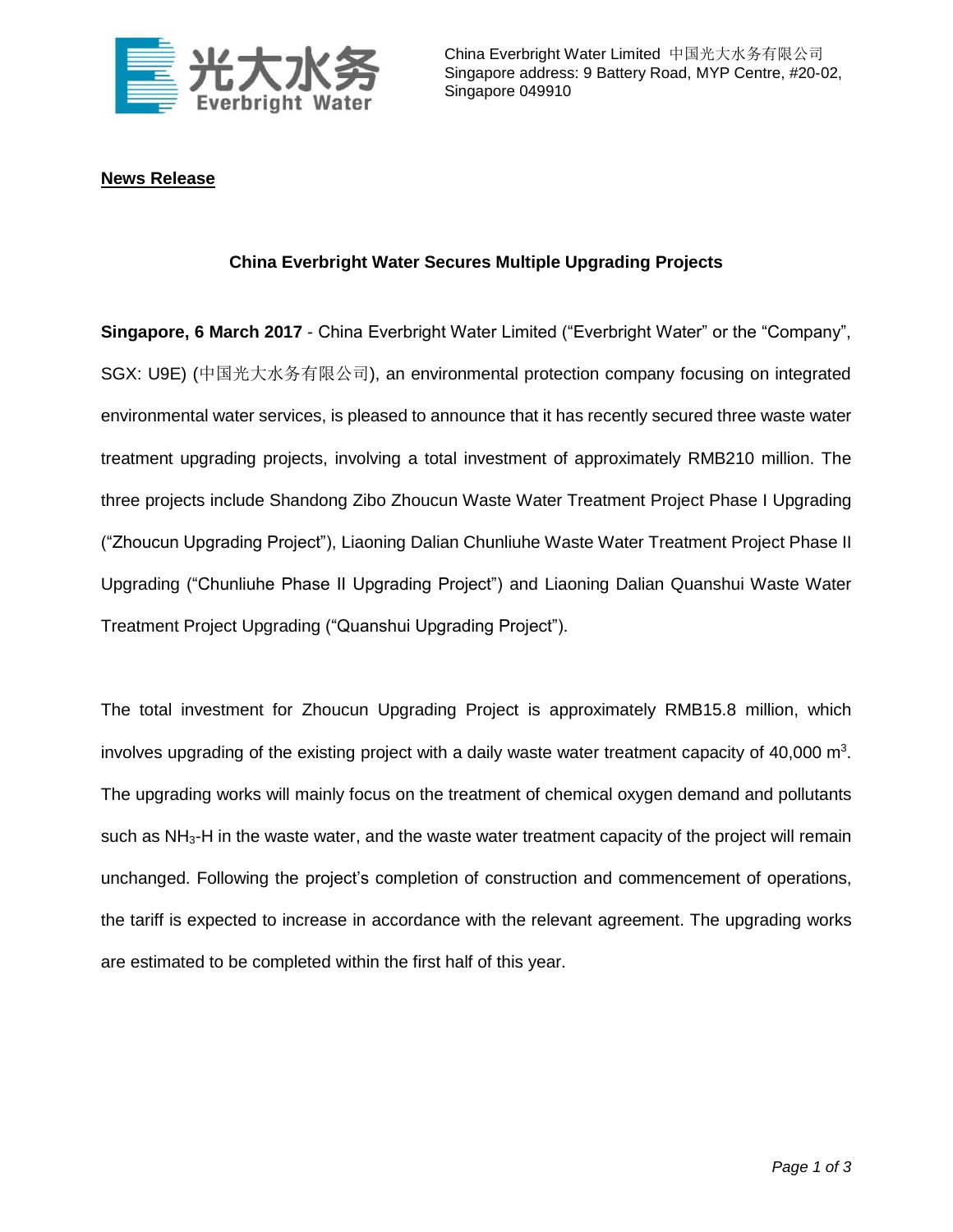

The investments for Chunliuhe Phase II Upgrading Project and Quanshui Upgrading Project are approximately RMB144.98 million and RMB49.37 million respectively, with no change to their waste water treatment capacity. Upon completion of the upgrading works, the water discharge quality will be upgraded from the national Grade 1B standard to the national Grade 1A standard. Once the two projects complete construction and commence operations, the tariffs are expected to rise according to the relevant agreements. The upgrading works are estimated to be completed by the end of the year.

**Mr. An Xuesong, Executive Director and Chief Executive Officer of Everbright Water**, said, "It has been more than one year since Everbright Water completed the acquisition of Dalian Dongda Water Co., Ltd. ("Dongda Water"). Our integration efforts have been progressing in a systematic manner and the Company achieved initial results over the past year - a significant improvement is shown in several aspects, such as operation management and tariff collection. Out of the three newly-secured upgrading projects, there are two projects originally from Dondga Water. With the implementation of these upgrading projects, waste water treatment tariffs are expected to be adjusted accordingly. Based on Everbright Water's management philosophy of 'Integrity, Pragmatism, Efficiency and Innovation' and coupled with the strong support of our controlling shareholder China Everbright International Limited and the favorable national policies, we are confident that Everbright Water will continue to grow steadily and progress to the next level."

-END-